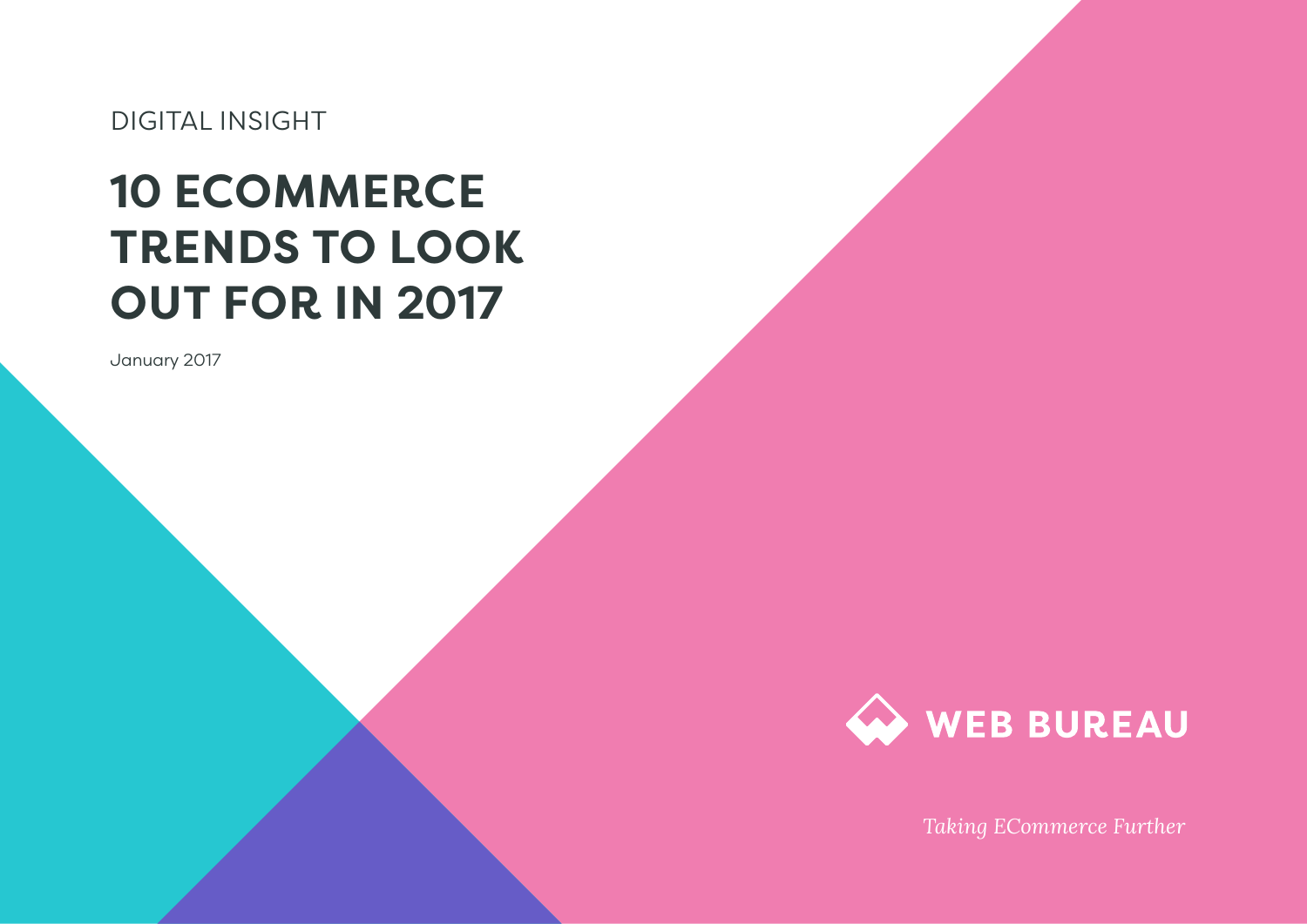2016 was a massive year for eCommerce businesses, here's a quick roundup of what happened:

- In the UK, almost half of all eCommerce transactions took place on a mobile device (48.9%), up 6% year-on-year
- The UK spent around £1.23bn online on Black Friday alone
- In the US, Black Friday generated \$3.3bn in online sales. That's a 17% year-on-year increase
- US consumers also spent an additional \$3.45bn on Cyber Monday, showing an annual increase of 12%
- Singles day (11th November) in China, brought in a huge \$17.8bn on Alibaba sites alone
- Australia also experienced rapid eCommerce growth throughout the year. Online sales grew by 12%, amounting to £10bn in total and accounted for 4.5% of all retail sales in the country!

With such rapid growth, it is clear to see that eCommerce marketers are certainly doing something right.

With 2016 over, eCommerce businesses are beginning to wonder what's in store for 2017? To help you stay ahead of the competition, the Web Bureau have put together the biggest trends predicted for 2017.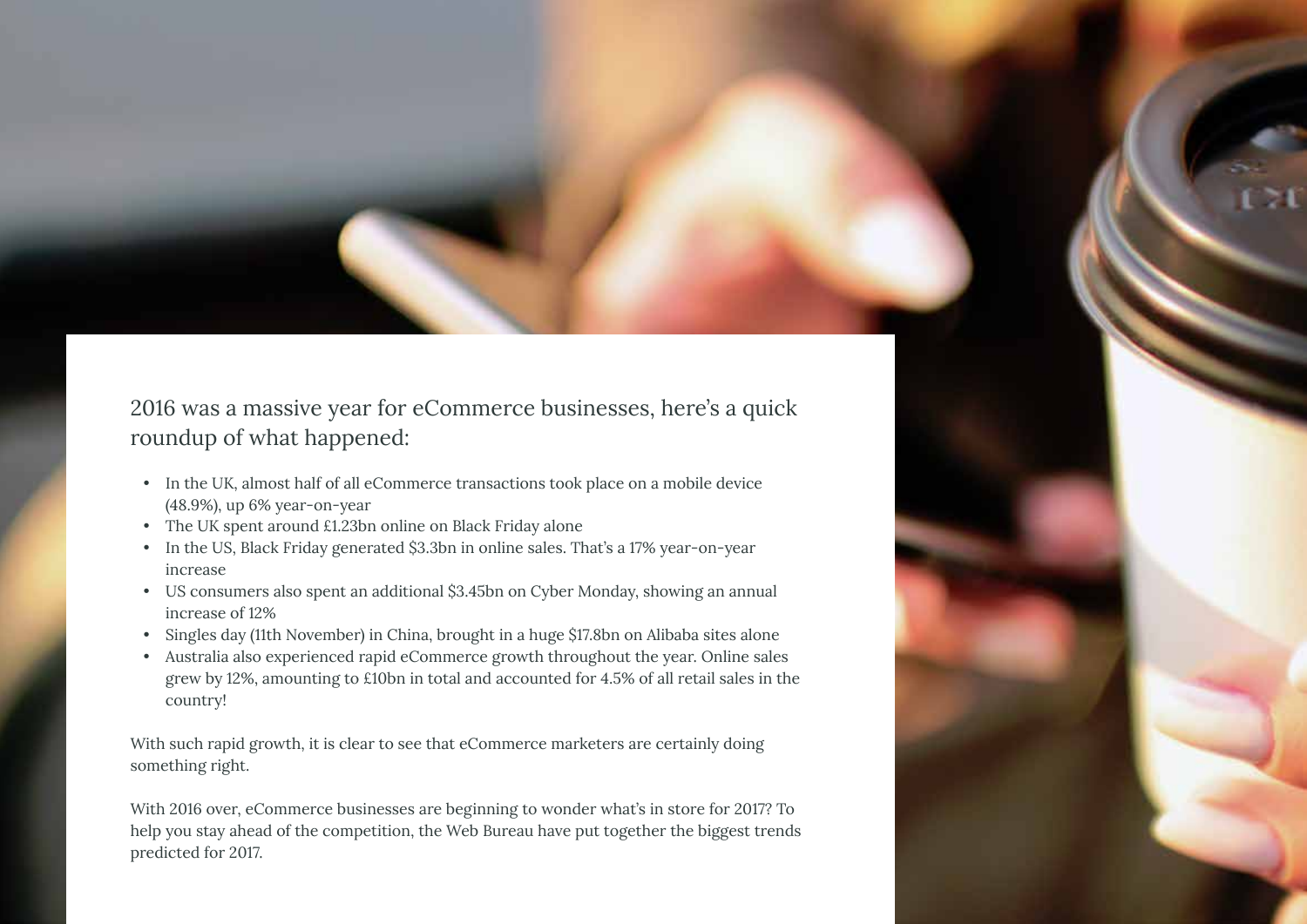### **SUBSCRIPTION BASED SERVICES**

With the likes of Birchbox, Graze and HelloFresh sitting firmly as household names in the world of eCommerce, it's safe to say subscription services are on the up. These subscription packages range from monthly deliveries of novelty products, groceries and household essentials to subscriptions aimed at saving customers' money on their delivery costs. So successful is this model, that big-wigs like Amazon, Sephora and many more have jumped on the bandwagon too!

However, nowadays subscription services are no longer confined to the big-wigs and many start-ups are successfully making use of this business model.

The beauty of this for the customer is it can save them both time and money (as well as the added novelty of receiving a box of goodies each month!). ECommerce businesses benefit from the customer loyalty and ability to monetize a long-term customer relationship.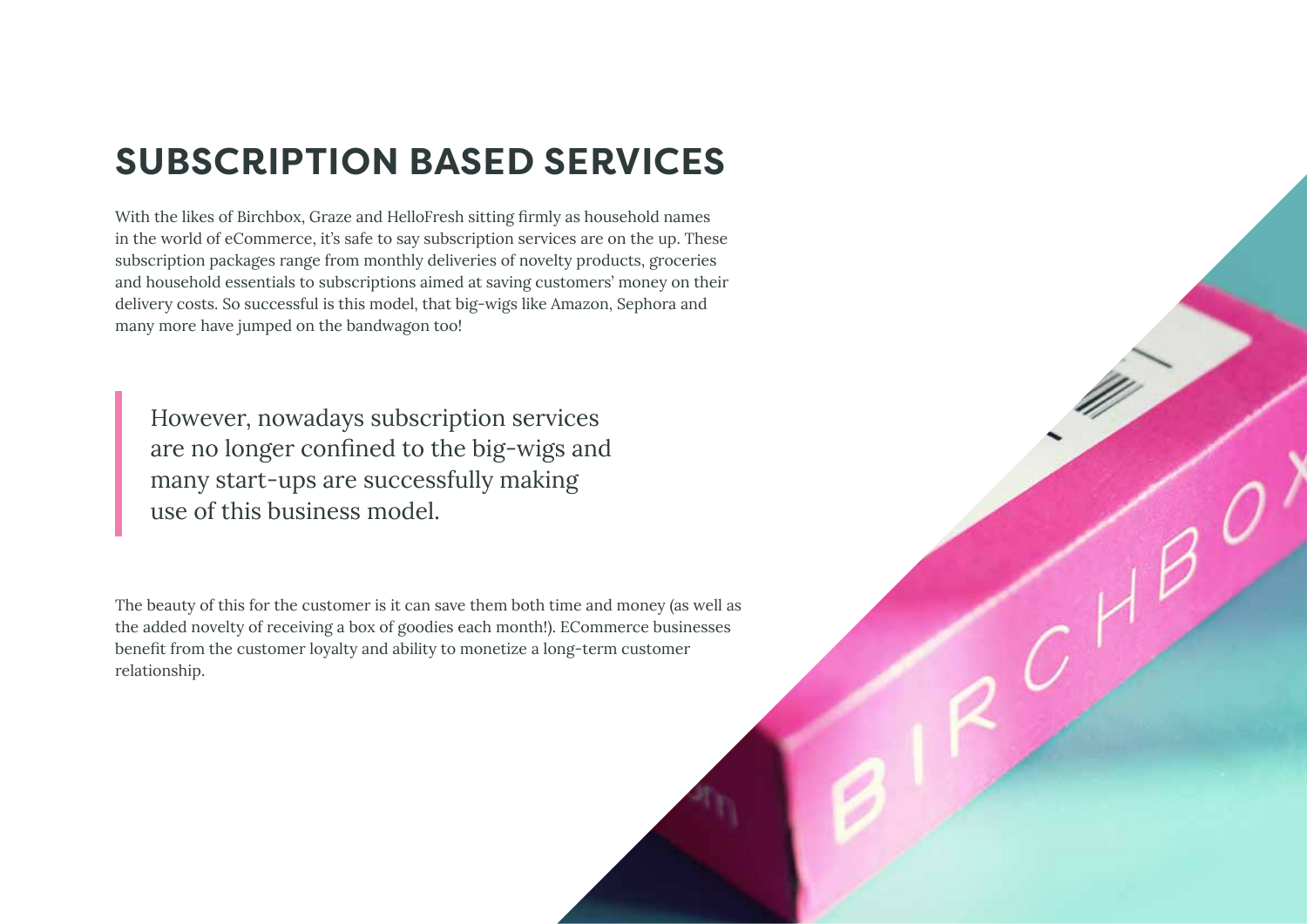### **MOBILE**

YOY Mobile trends continue to grow as smartphones become increasingly advanced and the world more connected. Shopping via mobile allows customers to save time as they can buy on the go, price-compare products whilst out shopping and immediately make a purchase with the thought fresh in their head.

However, the majority of sites tend to fall down on usability. Most sites are usually built for desktop and then dialed back for mobile. This shouldn't be the case in the mobile-first world of 2017. Make sure your site is fully optimized for mobile users and gain competitive advantage by taking into consideration the design, page speed and usability.

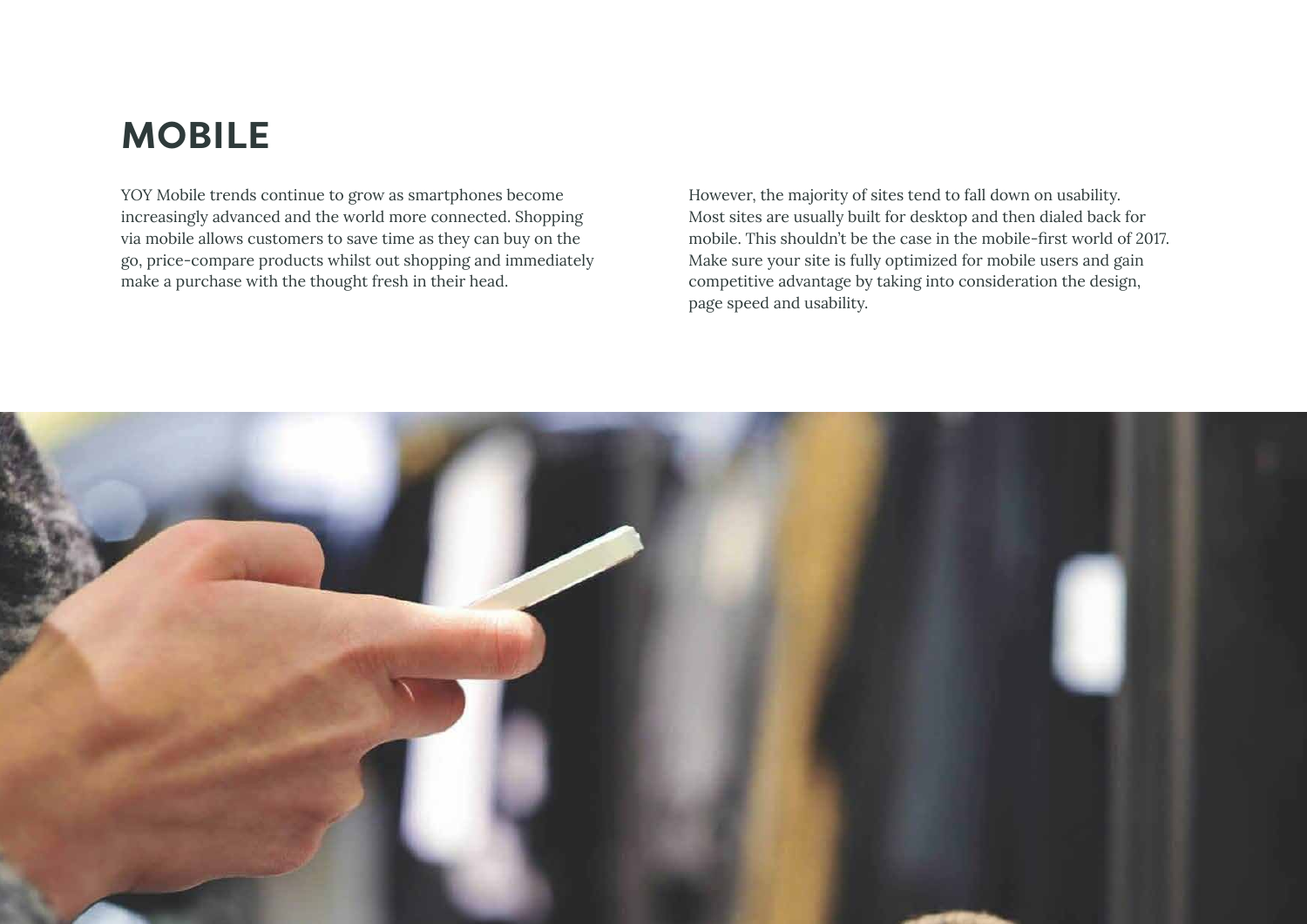

### **SHOPPABLE VIDEOS** *From Bloggers to Big Retailers*

Shoppable Video, although already used by eCommerce giants such as Topshop and Matalan, is not yet a mainstream trend. Experts are predicting that in 2017, it will make the leap from novelty to necessity in the world of eCommerce!

[Check out this site on how to make your own shoppable video!](http://wideo.co/blog/the-beginners-guide-to-creating-shoppable-videos/#.WEf5qzeVbFI)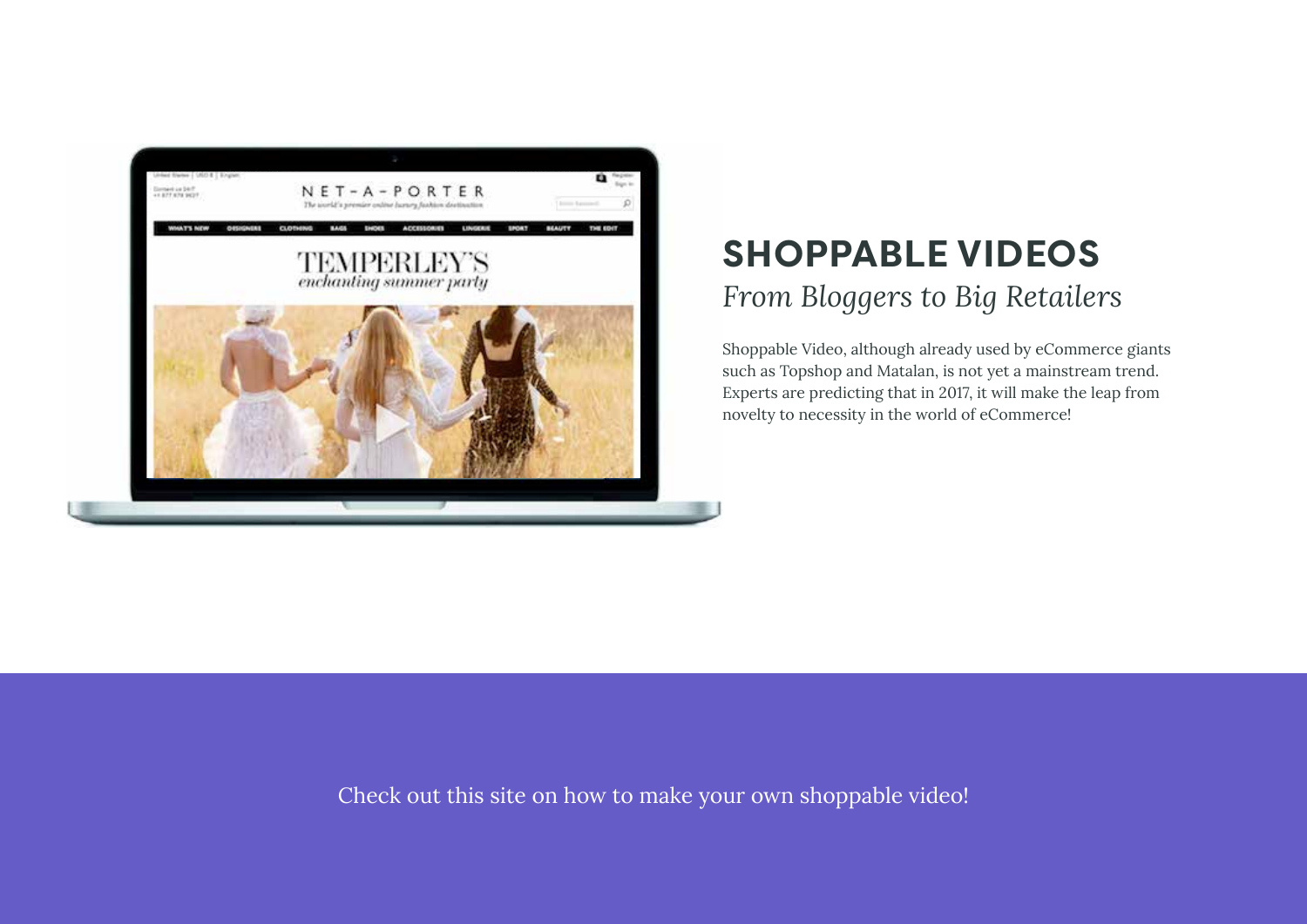#### **"CAN I HELP YOU?"**

As the world of commerce shifts away from bricks and mortar and into the virtual world, personalised customer service has inevitably taken a dip. To combat this, most eCommerce stores such as Dell, Nike, Very, O2 (the list goes on…) have now introduced Chat Boxes or "Can I Help?" windows, allowing customers to talk to a store advisor whilst browsing their online shop.

> *This is a valuable tool for online retailers to gauge customer feedback, recommend additional products and improve their customer journey.*

2:20pm

Hi, I have a question.

I'm here, how can I help?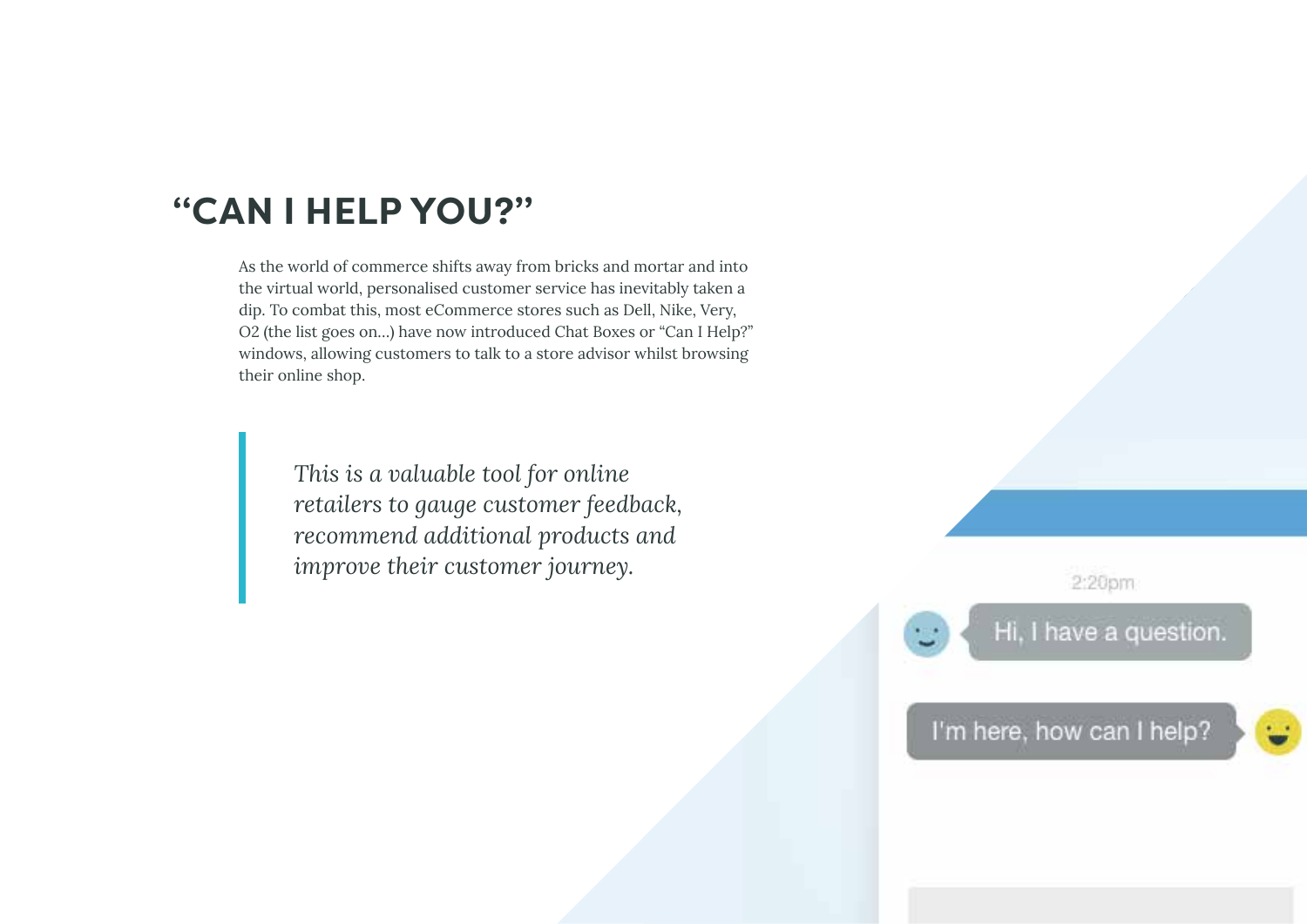### **SNAPCHAT**

Recent advances by Snapchat such as GeoFilters and Memories allow for an extremely interactive user-experience, making it the perfect eCommerce marketing platform. Fashion houses have paved the way by offering bespoke filters for their shoppers and releasing sneak peeks of upcoming product releases or sales, but mainstream eCommerce stores are hot on their heels, with the likes of John Lewis adopting the trend.

> *Move over Instagram – Snapchat is now the hottest trend in Social Media Marketing, with more daily users than Twitter!*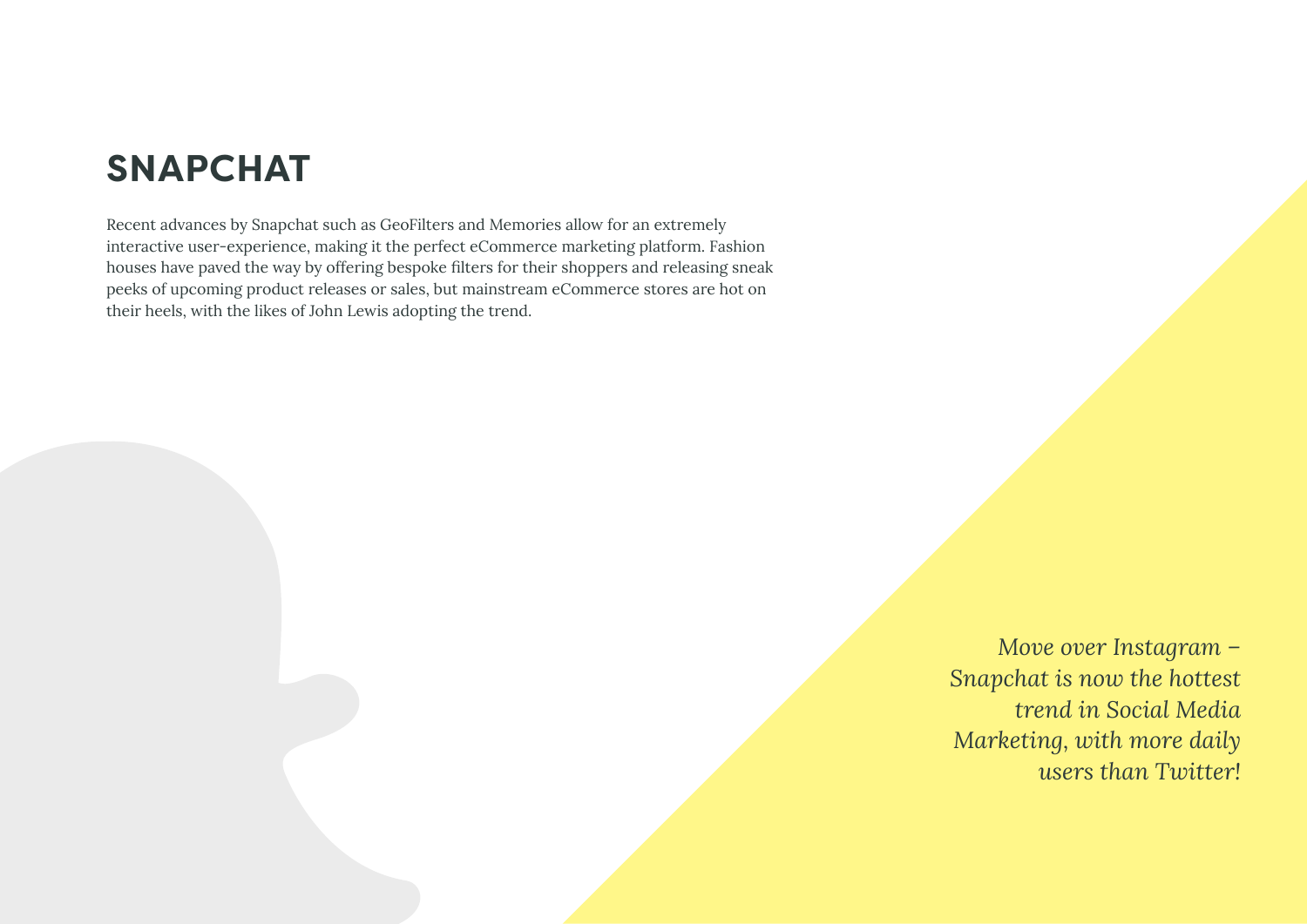

## **SAME DAY DELIVERY**

Amazon's offering of Same Day Delivery with innovations such as Prime Now has given it a huge edge on their competitors, who struggle without the infrastructure and resources Amazon enjoy.

To combat this, experts have predicted that smaller businesses will opt for an 'Uberization of shipping' with multiple collections per day and local pickup points. Amazon are also increasing the number of small businesses they partner with, allowing them to make use of their huge infrastructure for a cut of their profit. Failing to offer same-day delivery for some companies could result in their customers going elsewhere.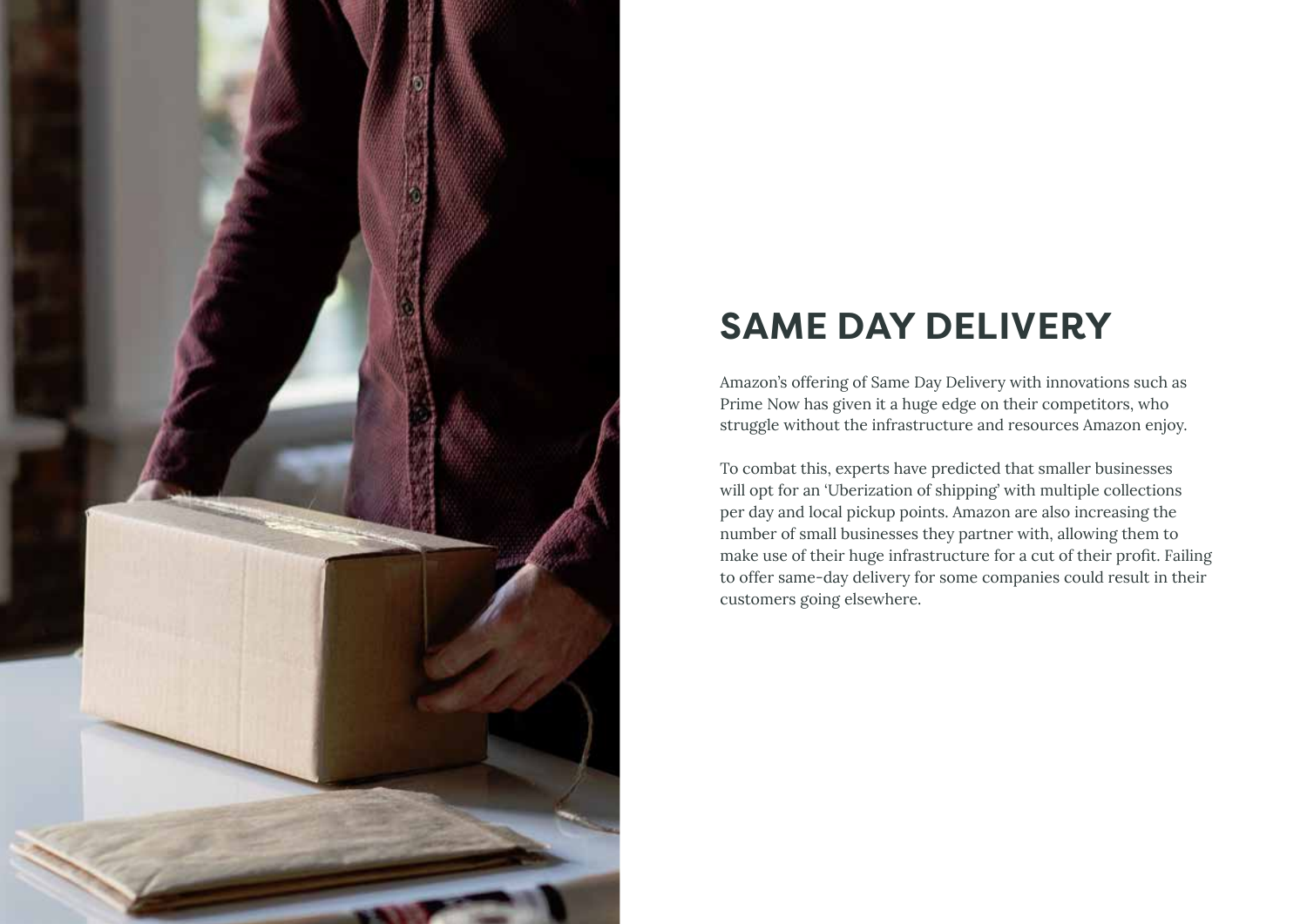### **LOYALTY PROGRAMMES AND PERSONALISED CUSTOMER ENGAGEMENT**

Loyalty programmes have been around for years, think your Tesco Clubcard or Boots Advantage Card. However, they are no-longer reserved for the larger players, as smaller businesses are recognising that it both improves customer satisfaction and encourages repeat custom.

These days customers want and expect more than ever and the only way to achieve this is from personalised customer engagement. You are expected to act as a personal shopper for them, decorating their home page with items they might like based on their previous purchases or offer new customers recommended products at the checkout and in email marketing thereafter. It is also vital to remember that in this highly social marketplace, delivering a great customer experience is more important than ever.

> *"If you do build a great experience, customers tell each other about that. Word of mouth is very powerful."*

*Jeff Bezos, CEO, Amazon*

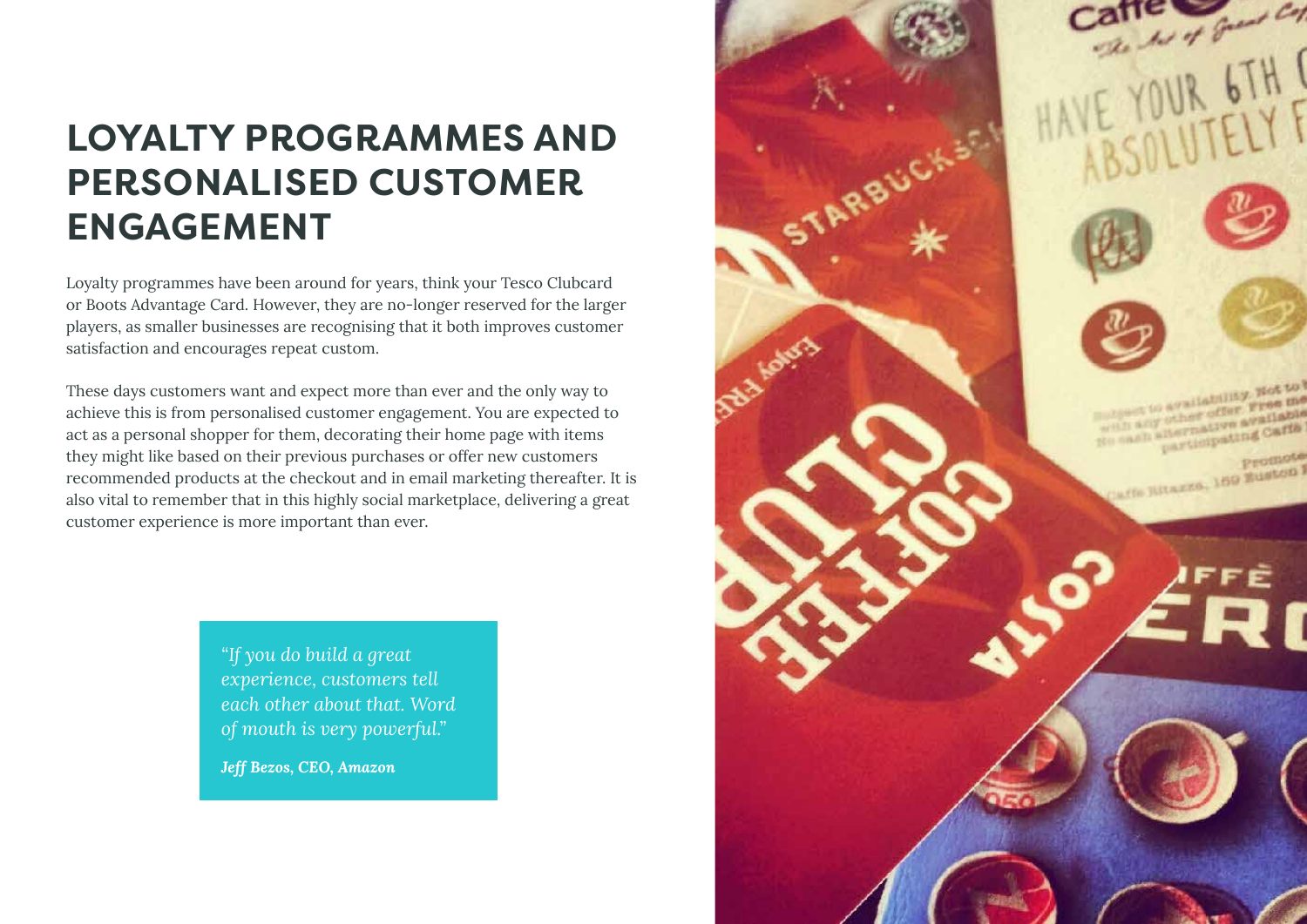

The phrase "Content is King" isn't a new one in the world of eCommerce but it's worth mentioning that it still holds its crown. In an increasingly saturated market, customers are looking for authenticity, knowledge and engagement more than ever. And, despite frequently shaking up their algorithm to keep eCommerce businesses on their toes, Google consistently favours original content from websites.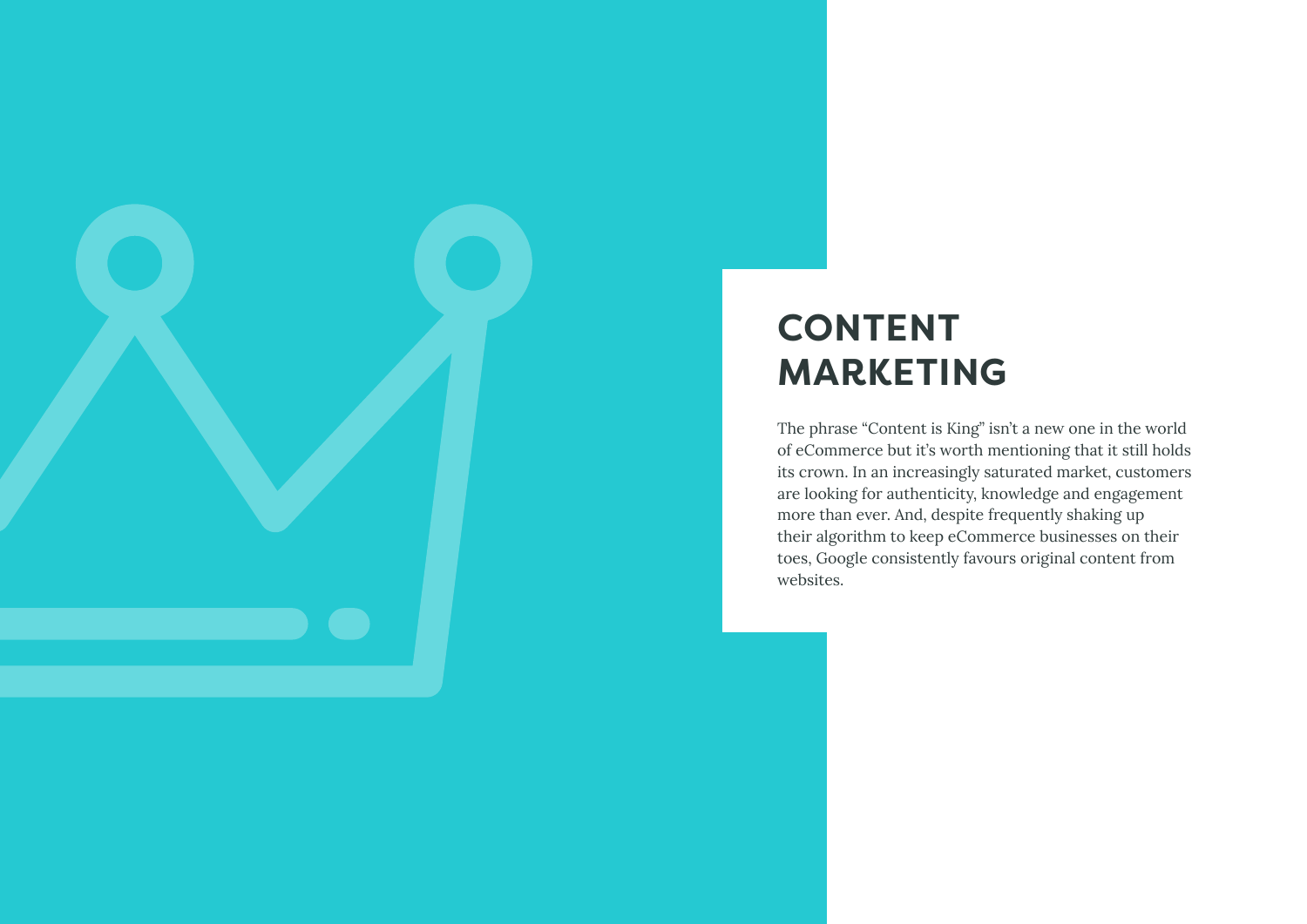### **IMAGE HEAVY DESIGN**

*"A picture paints a thousand words"* was never truer than in a marketplace where speed and ease are crucial in a successful customer journey.

Consumers are time poor but content greedy and there's no better way to serve this need than through image heavy design. Most customers don't want to read extensively about a product, but images depict the features and lifestyle benefits associated with a product instantly.

However, it is important to keep in mind that a good balance between text and images is essential for SEO purposes.

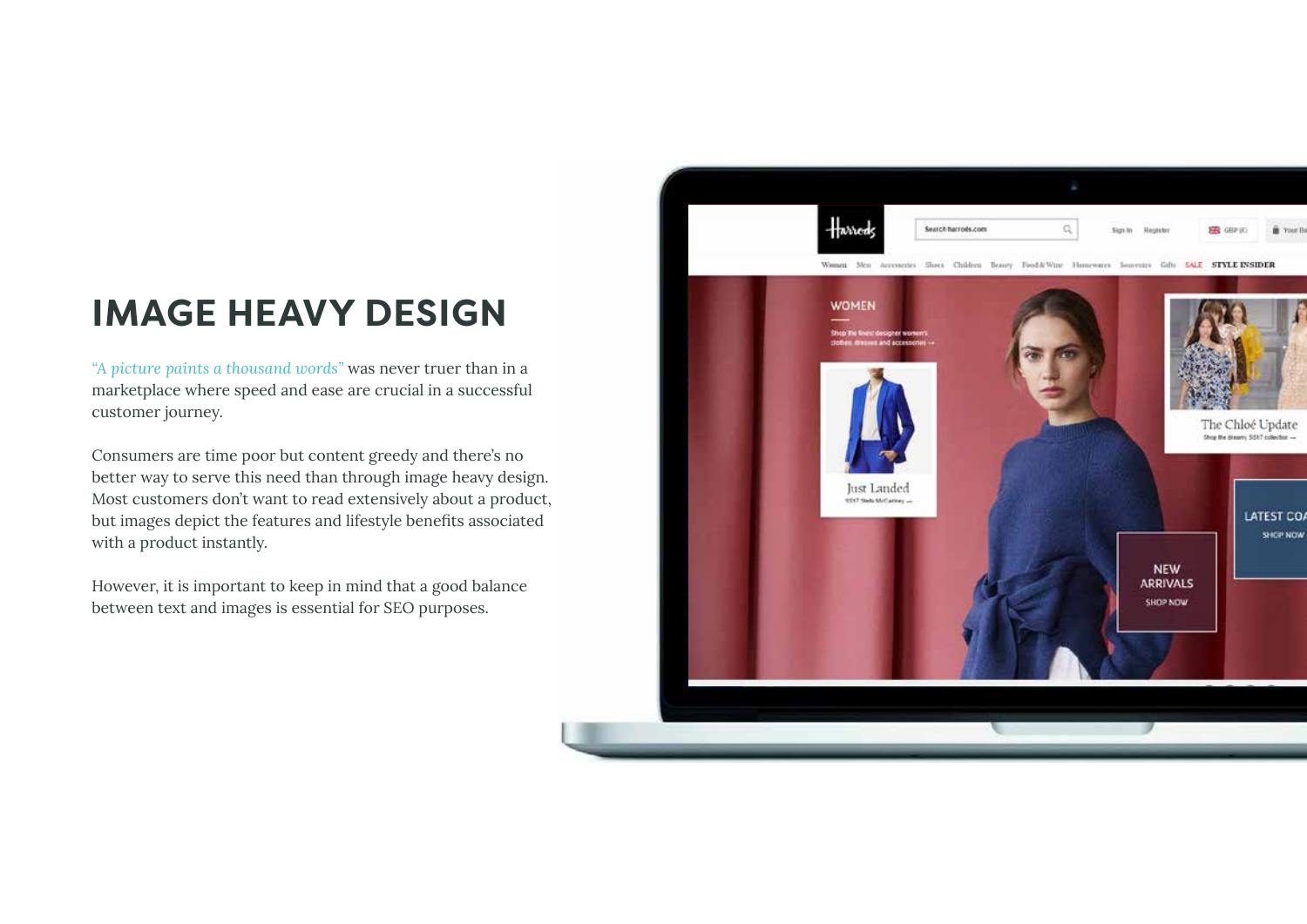### **GROWTH IN FLASH SALES**

If the success of Black Friday tells us one thing it's that people love to panic buy! The sense of immediacy and exclusivity created by flash sales encourages shoppers to spend, spend, spend and is a key trend to be aware of when drumming up business throughout 2017.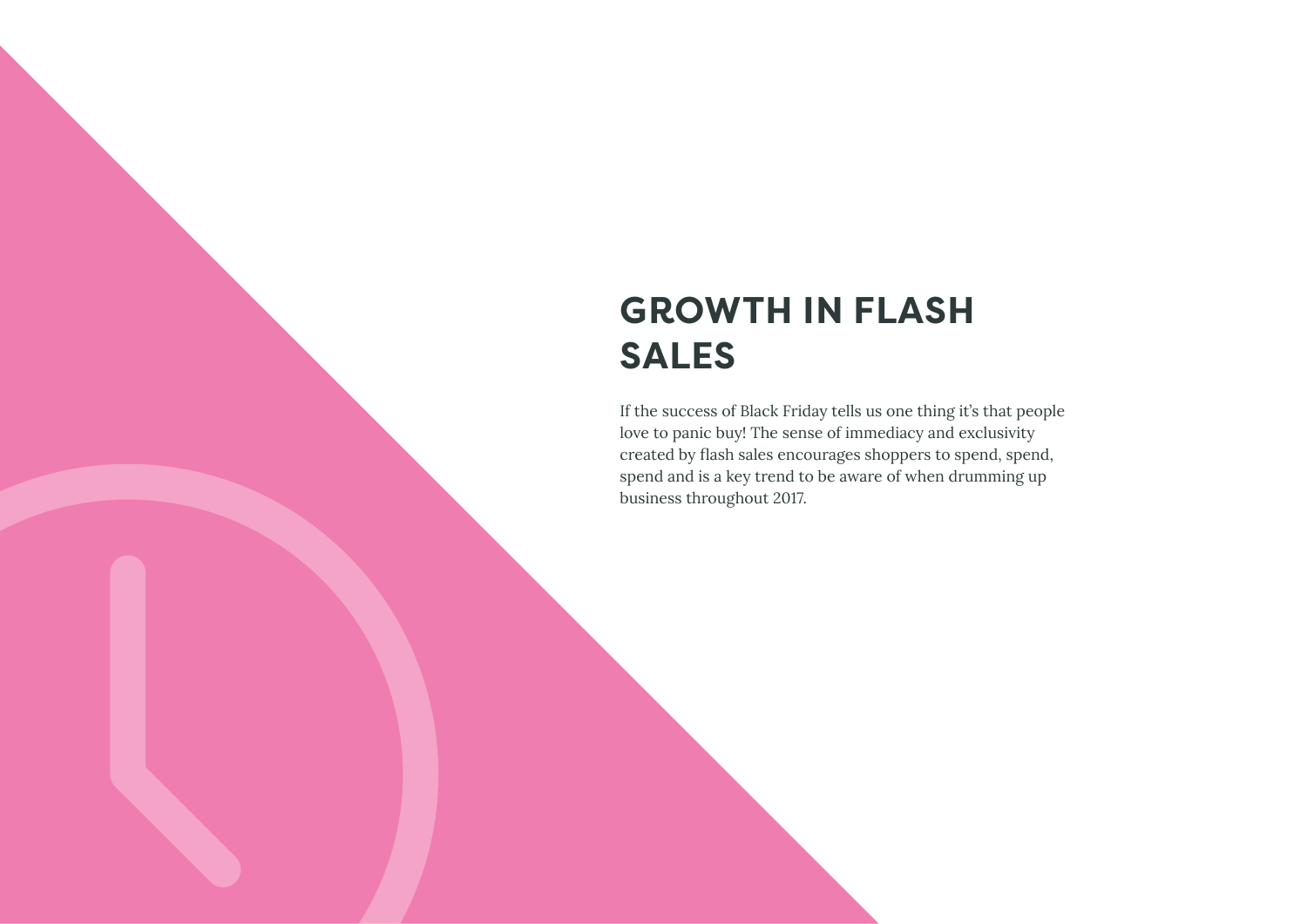### **SO THERE YOU HAVE IT!**

Everything you need to ensure your eCommerce site is ahead of the curve for 2017.

Thank you for downloading our Ebook.

At the Web Bureau, we specialise in developing eCommerce growth strategies and enhancing performance. If you require any help or advice on how to grow your online business we would love to help.

Feel free to contact us at [ecommerce@thewebbureau.com](mailto:ecommerce%40thewebbureau.com?subject=) or call one of our team of eCommerce experts on **028 90 731190**  for a chat.